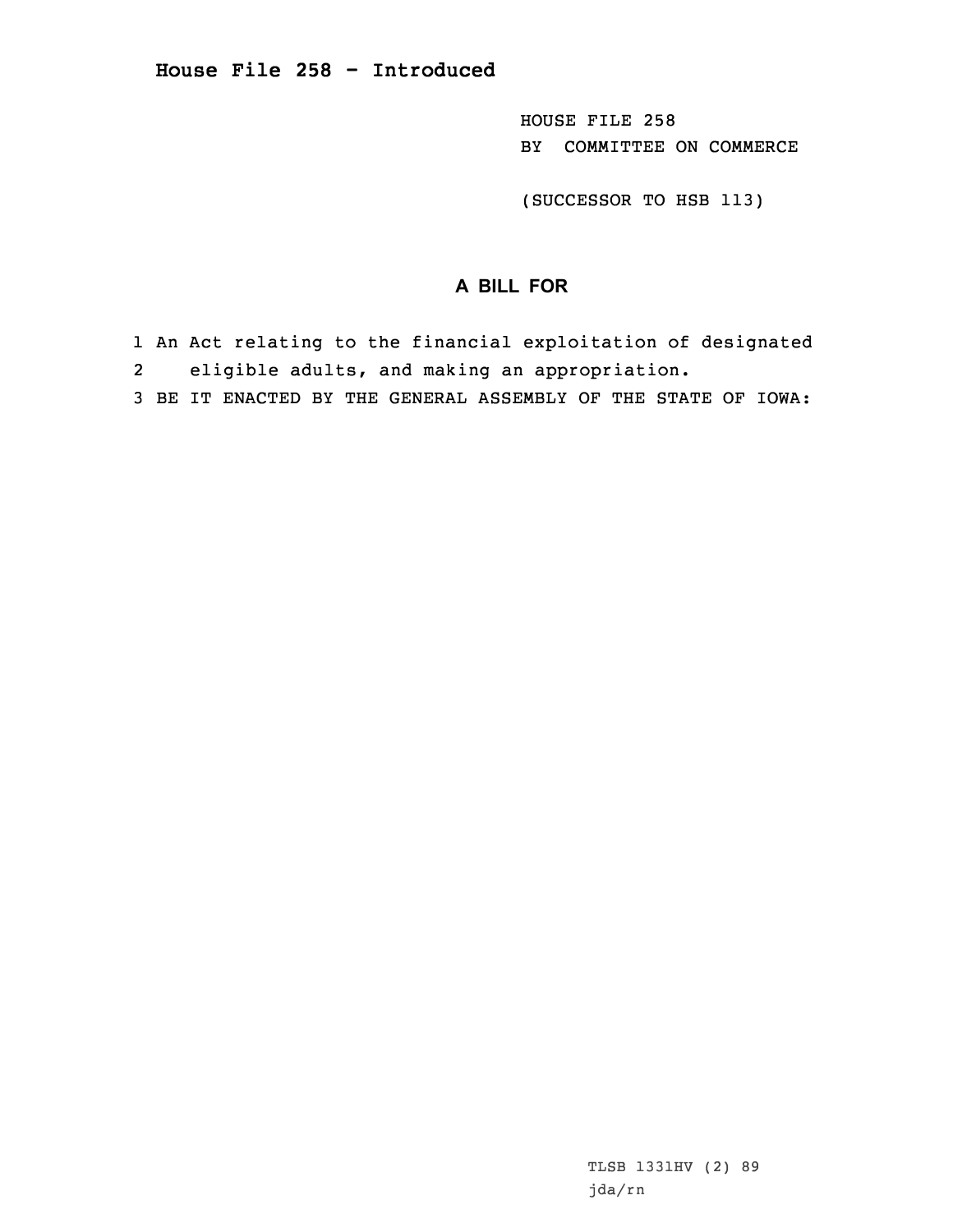1 Section 1. Section 502.607, subsection 2, Code 2021, is amended by adding the following new paragraph: NEW PARAGRAPH. *g.* <sup>A</sup> record obtained by the administrator or by law enforcement under section 502.809. Sec. 2. Section 502.607, subsection 3, Code 2021, is amended to read as follows: 3. *Administrator discretion to disclose.* If disclosure is for the purpose of <sup>a</sup> civil, administrative, or criminal investigation, action, or proceeding or to <sup>a</sup> person specified in section 502.608, [subsection](https://www.legis.iowa.gov/docs/code/2021/502.608.pdf) 1, the administrator may disclose <sup>a</sup> record obtained in connection with an audit or inspection under section 502.411, [subsection](https://www.legis.iowa.gov/docs/code/2021/502.411.pdf) 4, or <sup>a</sup> record obtained in connection with an investigation under section 502.602 or section 502.809. Sec. 3. NEW SECTION. **502.801 Definitions.** For purposes of this article, unless the context otherwise requires: 1. *"Eligible adult"* means any of the following: *a.* <sup>A</sup> person sixty-five years of age or older. *b.* <sup>A</sup> dependent adult as defined in section 235B.2. 21 2. *"Financial exploitation"* means any act or omission taken by <sup>a</sup> person to wrongfully and knowingly deprive an eligible adult of money, assets, or property, or to obtain control over 24 or otherwise use, convert, or divert the benefits, property, resources, or assets of the eligible adult by intimidation, deception, coercion, fraud, extortion, or undue influence. 3. *"Permissible third party"* means any of the following: *a.* <sup>A</sup> person the eligible adult previously designated to receive the notification described in section 502.804. *b.* <sup>A</sup> person otherwise permitted to receive the notification described in section 502.804 by any state or federal law or any rule issued by the financial industry regulatory authority. 4. *"Qualified individual"* means any of the following: *a.* An agent who has received training pursuant to section 35 502.808.

-1-

LSB 1331HV (2) 89 jda/rn 1/9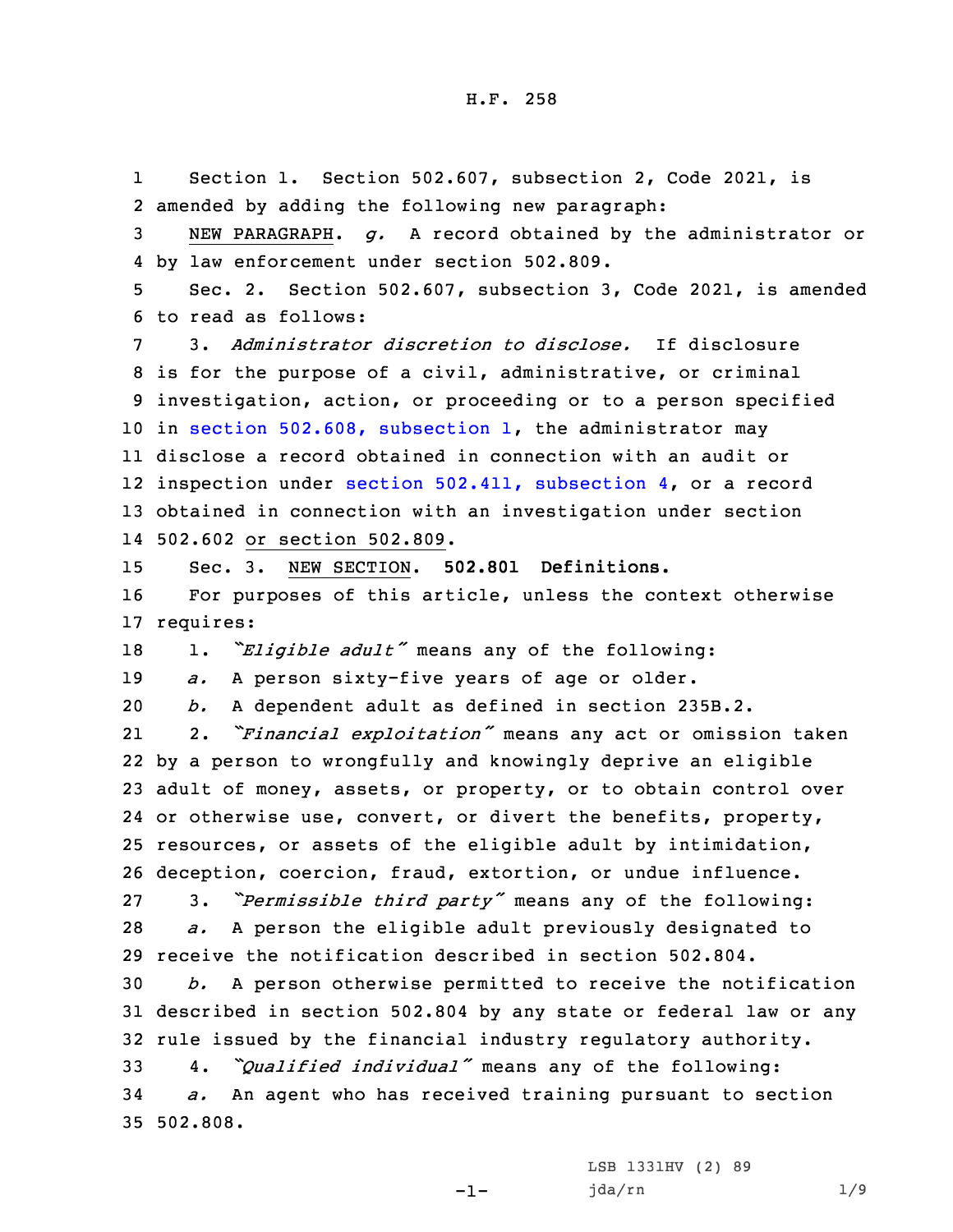1 *b.* An investment adviser representative who has received 2 training pursuant to section 502.808.

 *c.* <sup>A</sup> person who has received training pursuant to section 502.808 and who serves in <sup>a</sup> supervisory, compliance, senior investor protection, or legal capacity for any of the following:

7 (1) A broker-dealer.

8 (2) An investment adviser.

 Sec. 4. NEW SECTION. **502.802 Notification to administrator.** If <sup>a</sup> broker-dealer, investment adviser, or qualified individual reasonably believes financial exploitation of an eligible adult has occurred, has been attempted, or is being attempted, the broker-dealer, investment adviser, or qualified individual may promptly notify the administrator. The administrator may adopt rules regarding the form and manner of the notification under this section.

17 Sec. 5. NEW SECTION. **502.803 Notification to administrator** 18 **—— immunity.**

 <sup>A</sup> broker-dealer, investment adviser, or qualified individual who, acting reasonably and in good faith, makes <sup>a</sup> disclosure of information to the administrator pursuant to this article shall be immune from administrative or civil liability that might otherwise arise from such disclosure or for any failure to notify the eligible adult of the disclosure. Other than matters related to the reporting of the financial exploitation of an eligible adult pursuant to this section, this section shall not abrogate or modify any existing statutory or common law privileges or immunities.

29 Sec. 6. NEW SECTION. **502.804 Notification to permissible** 30 **third party.**

 1. If <sup>a</sup> broker-dealer, investment adviser, or qualified individual reasonably believes financial exploitation of an eligible adult has occurred, has been attempted, or is being attempted, the broker-dealer, investment adviser, or qualified individual may notify <sup>a</sup> permissible third party. The

 $-2-$ 

LSB 1331HV (2) 89 jda/rn 2/9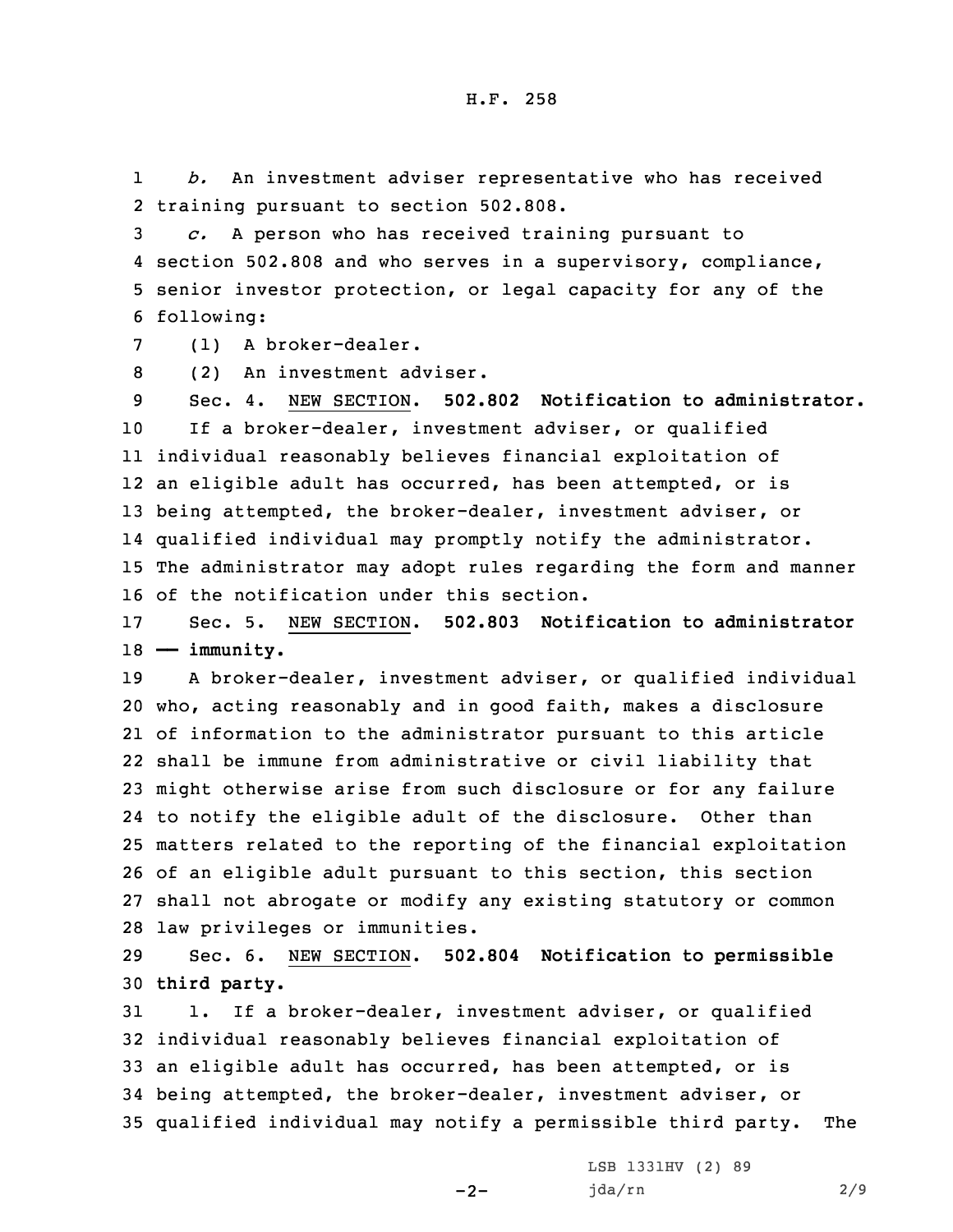1 administrator may adopt rules regarding the form and manner of 2 the notification under this section.

 2. Broker-dealers, investment advisers, and qualified individuals shall not notify <sup>a</sup> permissible third party the broker-dealer, investment adviser, or qualified individual reasonably suspects of financial exploitation or other abuse of the eligible adult.

8 Sec. 7. NEW SECTION. **502.805 Notification to permissible** 9 **third party —— immunity.**

 <sup>A</sup> broker-dealer, investment adviser, or qualified individual who, acting reasonably and in good faith, complies with section 502.804 shall be immune from any administrative or civil liability that might otherwise arise from such disclosure. 14 Sec. 8. NEW SECTION. **502.806 Disbursements or transactions —— delay.**

16 1. If a broker-dealer, investment adviser, or qualified individual reasonably believes <sup>a</sup> disbursement or transaction will likely result in or contribute to the financial exploitation of an eligible adult, the broker-dealer, investment adviser, or qualified individual shall initiate an internal review of the requested disbursement or transaction. 22 2. <sup>A</sup> broker-dealer or investment adviser may delay <sup>a</sup> disbursement or transaction from an eligible adult's account or an account on which an eligible adult is <sup>a</sup> beneficiary if all

25 of the following apply:

 *a.* The broker-dealer, investment adviser, or qualified individual reasonably believes, after initiating the internal review referenced in subsection 1, that the requested disbursement or transaction will likely result in or contribute to the financial exploitation of an eligible adult.

 *b.* Immediately, but in no event more than two business days after the disbursement or transaction is delayed, the broker-dealer or investment adviser provides written notification of the delay and the reason for the delay to all persons authorized to transact business on the account.

 $-3-$ 

LSB 1331HV (2) 89 jda/rn 3/9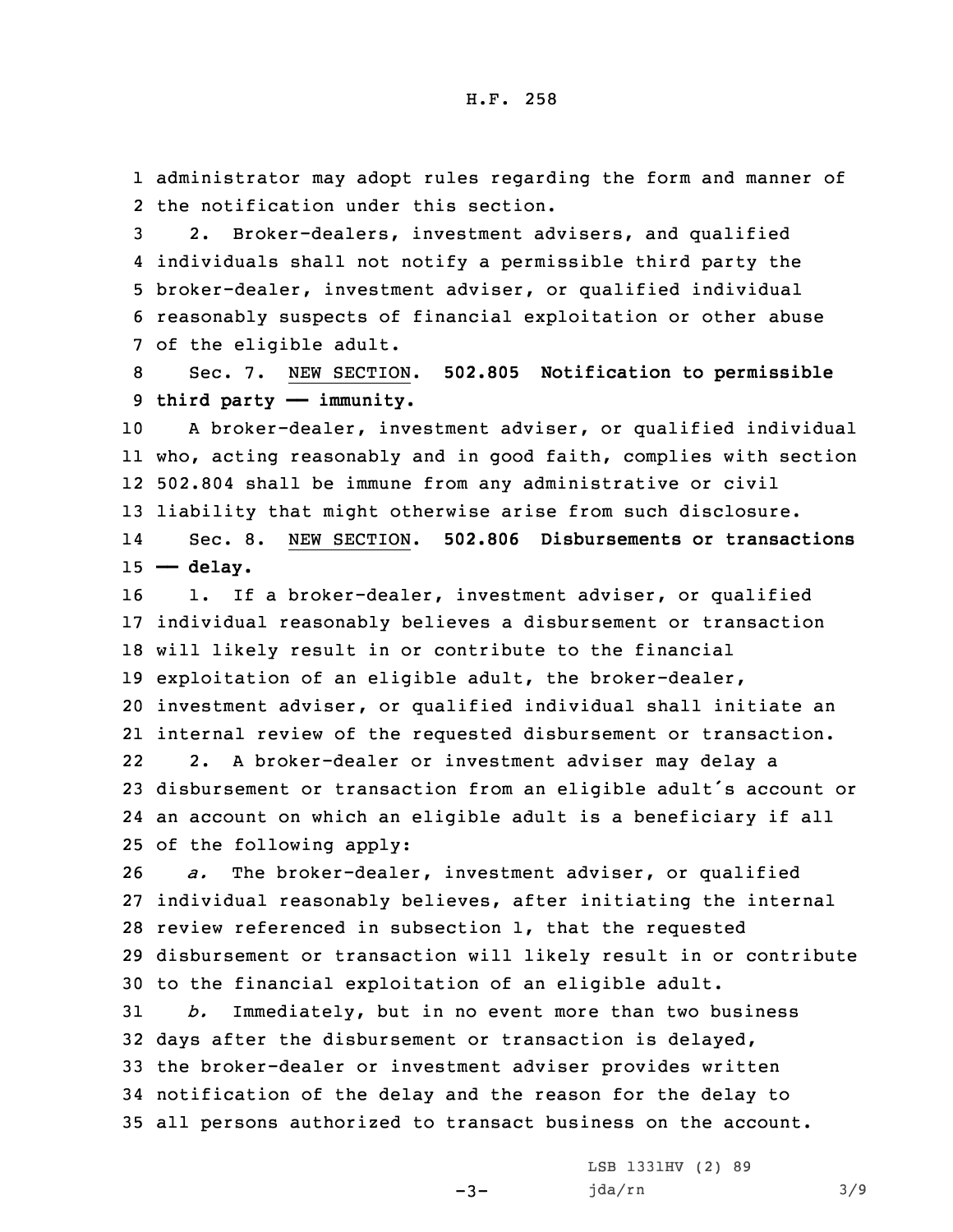Broker-dealers, investment advisers, and qualified individuals shall not notify <sup>a</sup> person authorized to transact business on the account if the broker-dealer, investment adviser, or qualified individual reasonably believes the person has committed financial exploitation, attempted financial exploitation, or other abuse of the eligible adult.

 *c.* Immediately, but in no event more than two business days after the disbursement or transaction is delayed, the broker-dealer or investment adviser notifies the administrator of the delay and provides to the administrator the reason for the delay, including the results of the internal review referenced in subsection 1.

 *d.* The broker-dealer or investment adviser continues the internal review of the suspected or attempted financial exploitation of the eligible adult, as necessary, and provides the administrator with updates upon request.

17 3. Any delay of <sup>a</sup> disbursement or transaction authorized by 18 this section will expire upon the first to occur of any of the 19 following:

 *a.* <sup>A</sup> determination by the broker-dealer or investment adviser that the disbursement or transaction will not result in or contribute to financial exploitation of the eligible adult. *b.* Fifteen business days after the date on which the broker-dealer or investment adviser first delayed disbursement of the funds or transaction, unless the administrator requests the broker-dealer or investment adviser to extend the delay,

 in which case the delay shall expire no more than twenty-five business days after the date on which the broker-dealer or investment adviser first delayed the disbursement of the funds or the transaction.

 4. Notwithstanding subsection 3, upon the petition of the administrator, the broker-dealer or investment adviser who initiated the delay pursuant to this section, or another interested party, <sup>a</sup> court of competent jurisdiction may enter an order terminating, extending, or modifying the delay of the

 $-4-$ 

LSB 1331HV (2) 89 jda/rn 4/9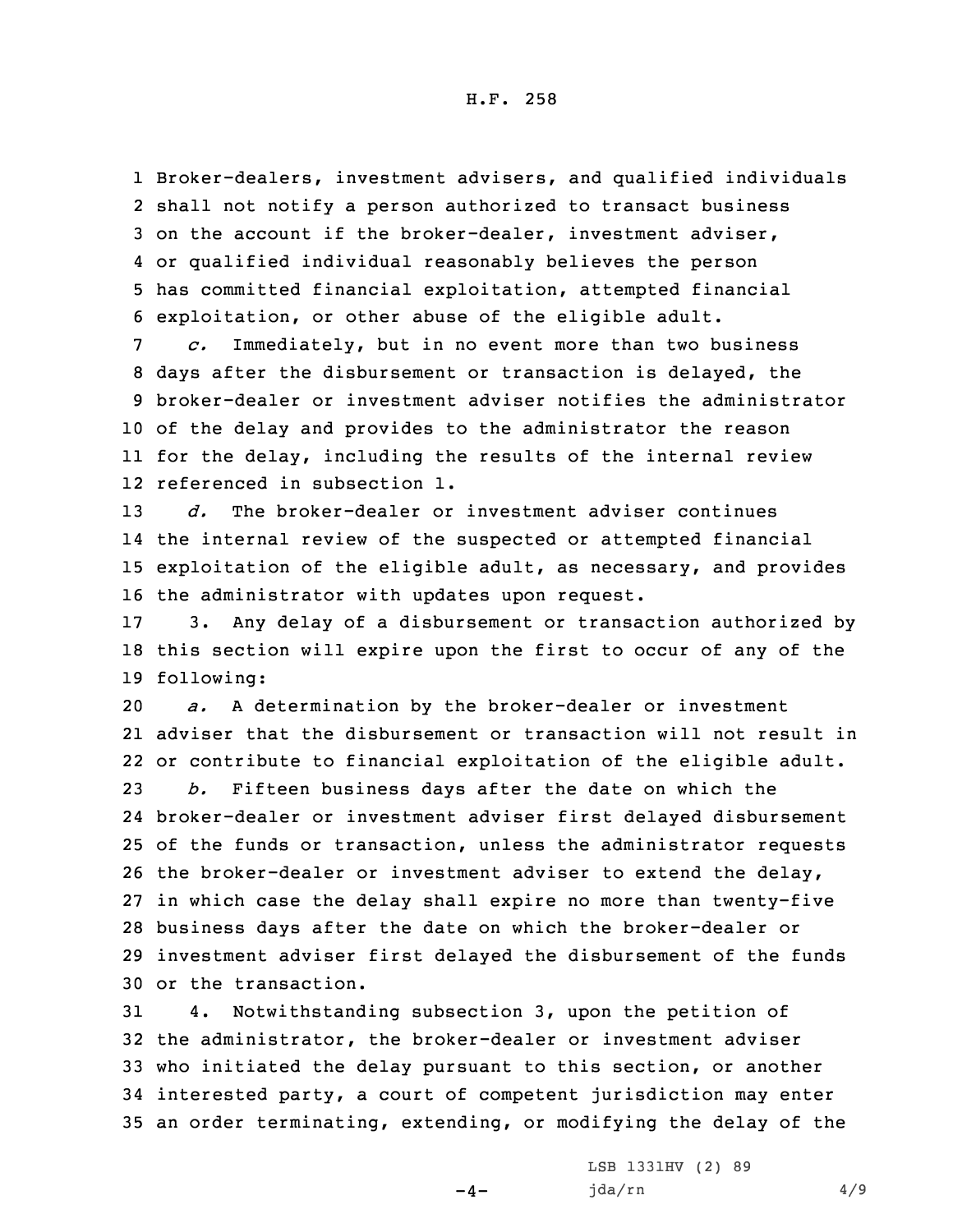1 disbursement or transaction and may order other protective 2 relief.

3 5. The administrator may adopt rules regarding the form and 4 manner of the notifications under this section.

5 Sec. 9. NEW SECTION. **502.807 Disbursements of transactions** 6 **—— delay —— immunity.**

 <sup>A</sup> broker-dealer or investment adviser who, acting reasonably and in good faith, complies with section 502.806 shall be immune from any administrative or civil liability that might otherwise arise from such delay in <sup>a</sup> disbursement or transaction.

12 Sec. 10. NEW SECTION. **502.808 Training requirements.** 1. <sup>A</sup> broker-dealer or investment adviser shall provide to its qualified individuals training appropriate to the job responsibilities of <sup>a</sup> qualified individual. The training shall include all of the following:

 *a.* Instruction on how to identify the suspected or attempted exploitation of an eligible adult, including common signs indicating the financial exploitation of an eligible adult, and how to provide notification regarding the suspected or attempted exploitation of an eligible adult.

22 *b.* Instruction regarding privacy and confidentiality 23 requirements.

24 2. <sup>A</sup> broker-dealer or investment adviser shall provide 25 the training required by this section as soon as reasonably 26 practicable, but at least within one year after the date 27 the qualified individual begins employment with or becomes 28 affiliated or associated with <sup>a</sup> broker-dealer or investment 29 adviser.

30 3. The administrator may adopt rules specifying the content 31 and method of the training required by this section.

32 Sec. 11. NEW SECTION. **502.809 Records.**

33 <sup>A</sup> broker-dealer or investment adviser shall provide access 34 to or copies of records that are relevant to the suspected 35 or attempted financial exploitation of an eligible adult to

 $-5-$ 

LSB 1331HV (2) 89 jda/rn 5/9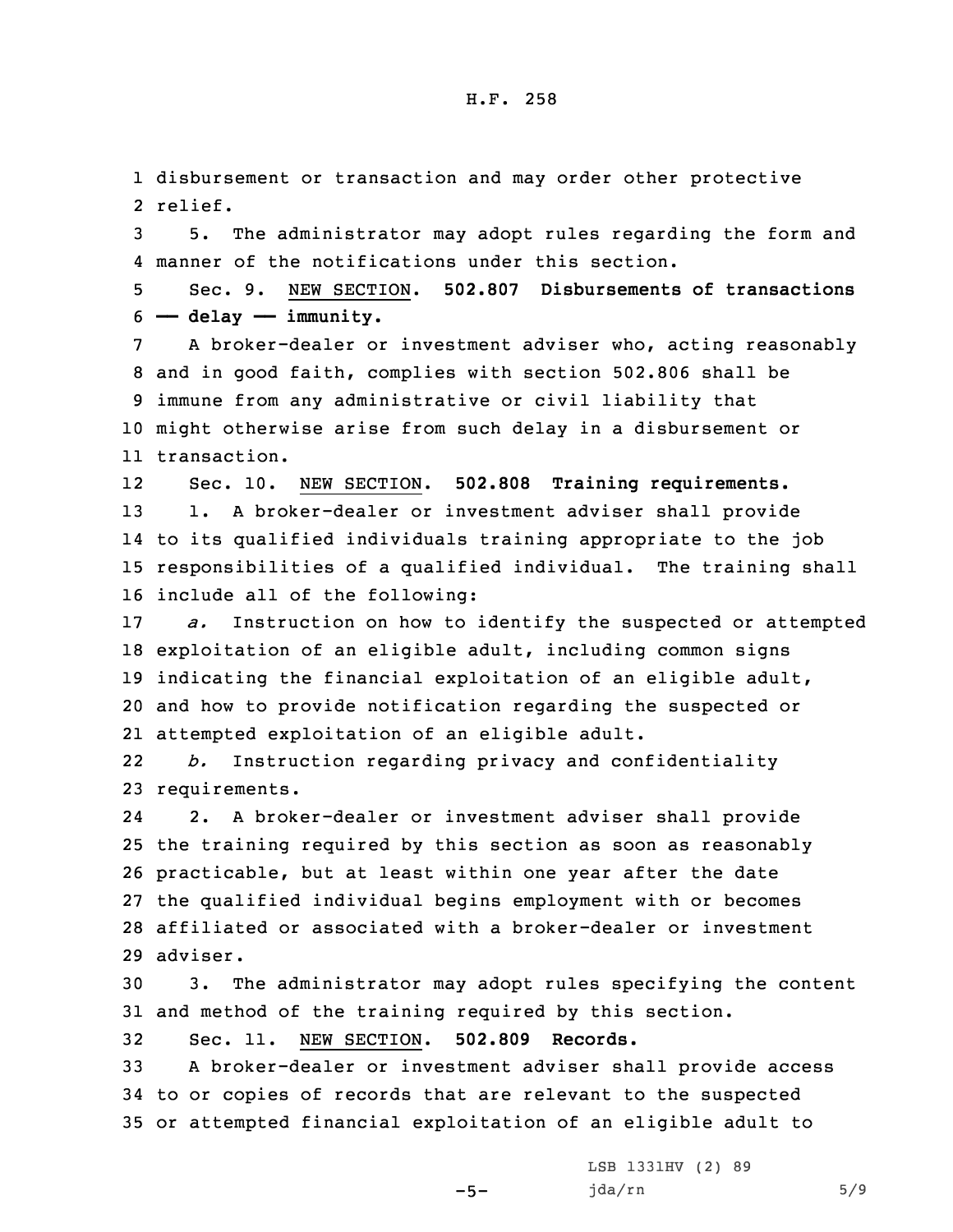the administrator, either as part of <sup>a</sup> notification to the administrator pursuant to section 502.802, or upon the request of the administrator. The records may include historical records as well as records relating to the most recent transactions that may comprise financial exploitation of an eligible adult. The administrator may share the records with law enforcement if the administrator determines it is necessary or appropriate in the public interest and for the protection of the eligible adult. All records made available to the administrator or law enforcement pursuant to this section shall be considered confidential public records under chapter 22 and shall not be available for examination by the public pursuant to section 22.2. Nothing in this section shall limit or otherwise impede the authority of the administrator or law enforcement to access or examine the books and records of broker-dealers and investment advisers as otherwise provided 17 by law.

18 Sec. 12. NEW SECTION. **502.810 Financial exploitation ——** 19 **appropriation.**

 1. For the fiscal year beginning July 1, 2021, and each fiscal year thereafter, there is appropriated from the department of commerce revolving fund created in section 546.12 to the insurance division seventy-five thousand dollars for the sole and exclusive purpose of investigating complaints and notifications related to financial exploitation of eligible adults. The insurance division shall use the funds appropriated under this subsection for one full-time equivalent position.

 2. Notwithstanding section 8.33, moneys appropriated in this section that remain unencumbered or unobligated at the close of the fiscal year shall not revert but shall remain available for expenditure for the purposes designated until the close of the succeeding fiscal year.

34 Sec. 13. NEW SECTION. **502.811 Financial exploitation ——** 35 **reporting.**

 $-6-$ 

LSB 1331HV (2) 89 jda/rn 6/9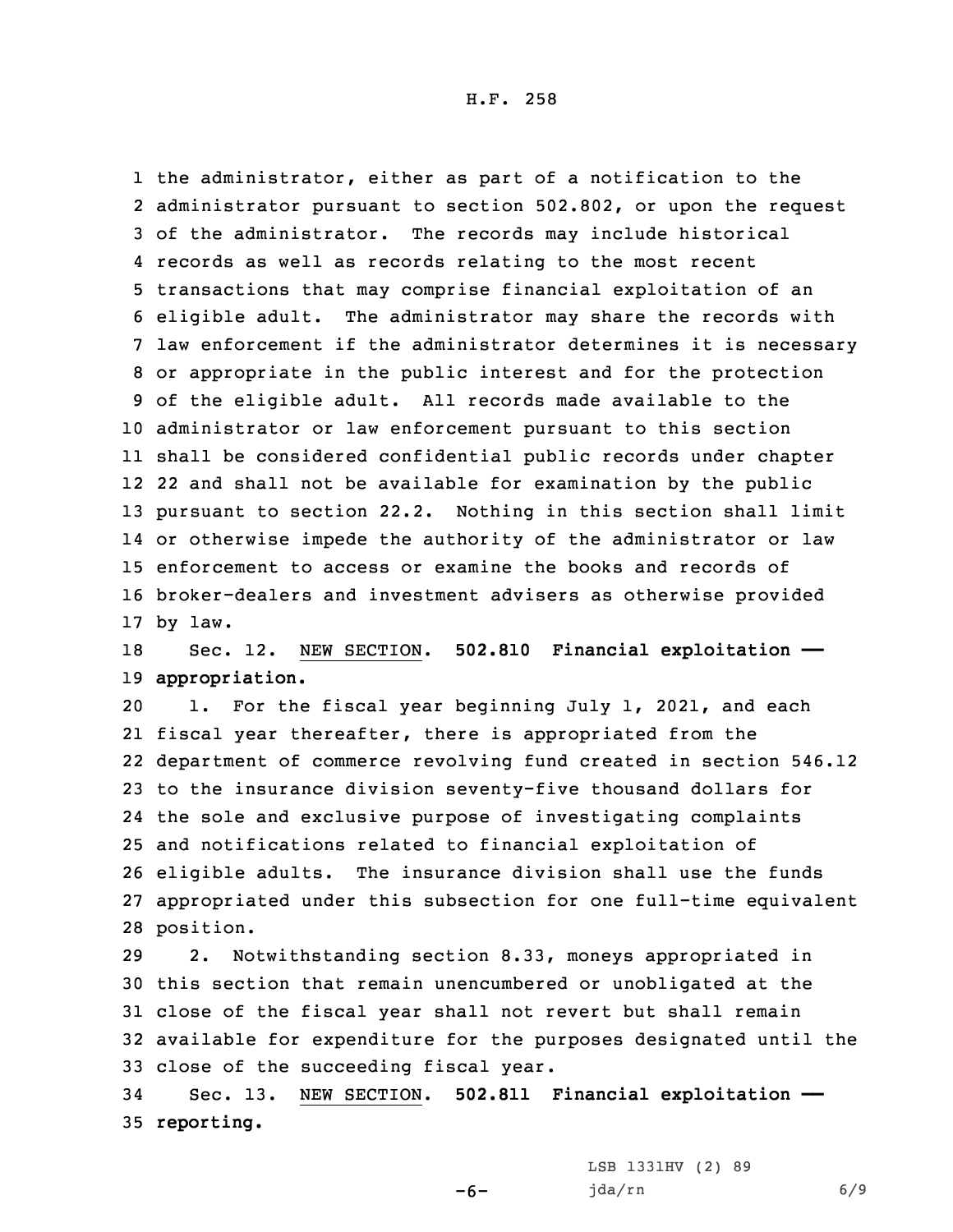1 Annually, on or before January 15 of each year, the insurance division shall submit <sup>a</sup> report to the governor and the general assembly concerning the notifications the insurance division received related to the potential financial exploitation of eligible adults, and the insurance division's investigation of the notifications, during the preceding calendar year. The report shall include the number of notifications the insurance division received, the amount of time employees of the insurance division spent investigating the notifications, and the number of incidents of founded financial exploitation of eligible adults.

## EXPLANATION

13 **The inclusion of this explanation does not constitute agreement with** 14**the explanation's substance by the members of the general assembly.**

12

 This bill relates to the financial exploitation of persons designated as eligible adults. The bill defines an eligible adult as persons 65 years of age or older and certain dependent adults as defined in Code section 235B.2.

 The bill authorizes broker-dealers, investment advisers, and qualified individuals to notify the commissioner of insurance if they reasonably believe financial exploitation of an eligible adult has occurred, has been attempted, or is being attempted. The bill provides immunity for broker-dealers, investment advisers, and qualified individuals from administrative or civil liability incurred or imposed as <sup>a</sup> result of this notification or as <sup>a</sup> result of any failure to alert the eligible adult of the notification.

 The bill allows broker-dealers, investment advisers, and qualified individuals to notify permissible third parties if they reasonably believe financial exploitation of an eligible adult has occurred, has been attempted, or is being attempted. The bill similarly provides immunity for broker-dealers, investment advisers, and qualified individuals from administrative or civil liability incurred or imposed as <sup>a</sup> result of this notification.

 $-7-$ 

LSB 1331HV (2) 89 jda/rn 7/9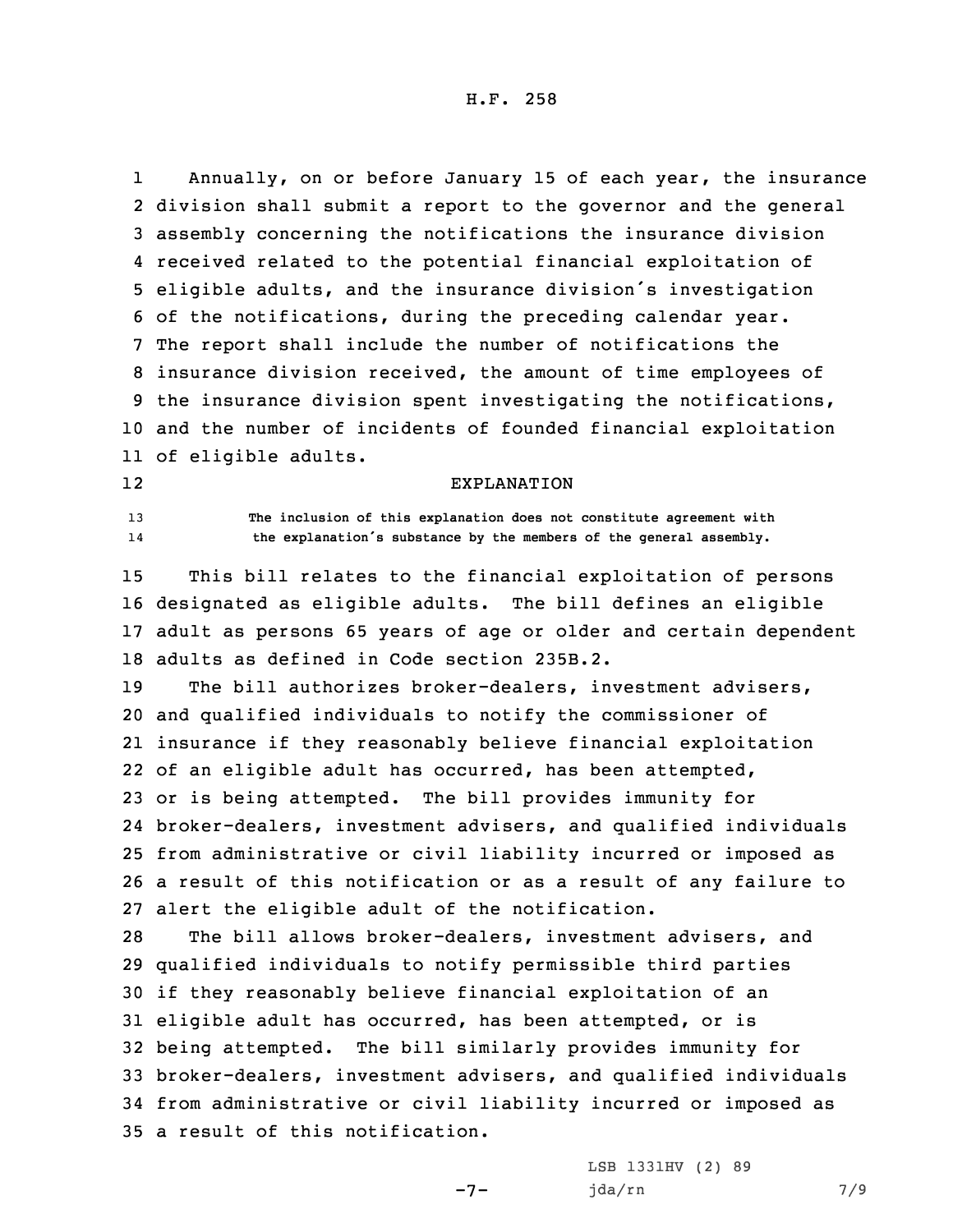1The bill prohibits broker-dealers, investment advisers, and qualified individuals from notifying <sup>a</sup> permissible third party if the broker-dealer, investment adviser, or qualified individual reasonably suspects the permissible third party of financial exploitation or other abuse of the eligible adult. The bill requires <sup>a</sup> broker-dealer, investment adviser, or qualified individual to initiate an internal review of <sup>a</sup> requested disbursement or transaction if the broker-dealer, investment adviser, or qualified individual reasonably believes the disbursement or transaction will likely result in or contribute to the financial exploitation of an eligible adult. 12 The bill allows <sup>a</sup> broker-dealer or investment adviser to delay <sup>a</sup> disbursement or transaction from an eligible adult's account or an account on which an eligible adult is <sup>a</sup> beneficiary if certain enumerated steps are followed. The bill also prohibits broker-dealers, investment advisers, and qualified individuals from notifying <sup>a</sup> person authorized to transact business on the eligible adult's account or an account on which an eligible adult is <sup>a</sup> beneficiary if the broker-dealer, investment adviser, or qualified individual reasonably believes the person has committed financial exploitation or other abuse of the eligible adult.

 The bill establishes when and under what conditions the delay of the disbursement or transaction is to end. The bill provides immunity for broker-dealers and investment advisers from administrative or civil liability incurred or imposed as <sup>a</sup> result of the delay.

 The bill requires broker-dealers or investment advisers to provide to qualified individuals training related to identifying financial exploitation of eligible adults and privacy and confidentiality requirements.

 The bill also requires broker-dealers and investment advisers to provide the commissioner of insurance access to and copies of records relevant to investigations of financial exploitation of eligible adults in certain enumerated

 $-8-$ 

LSB 1331HV (2) 89 jda/rn 8/9